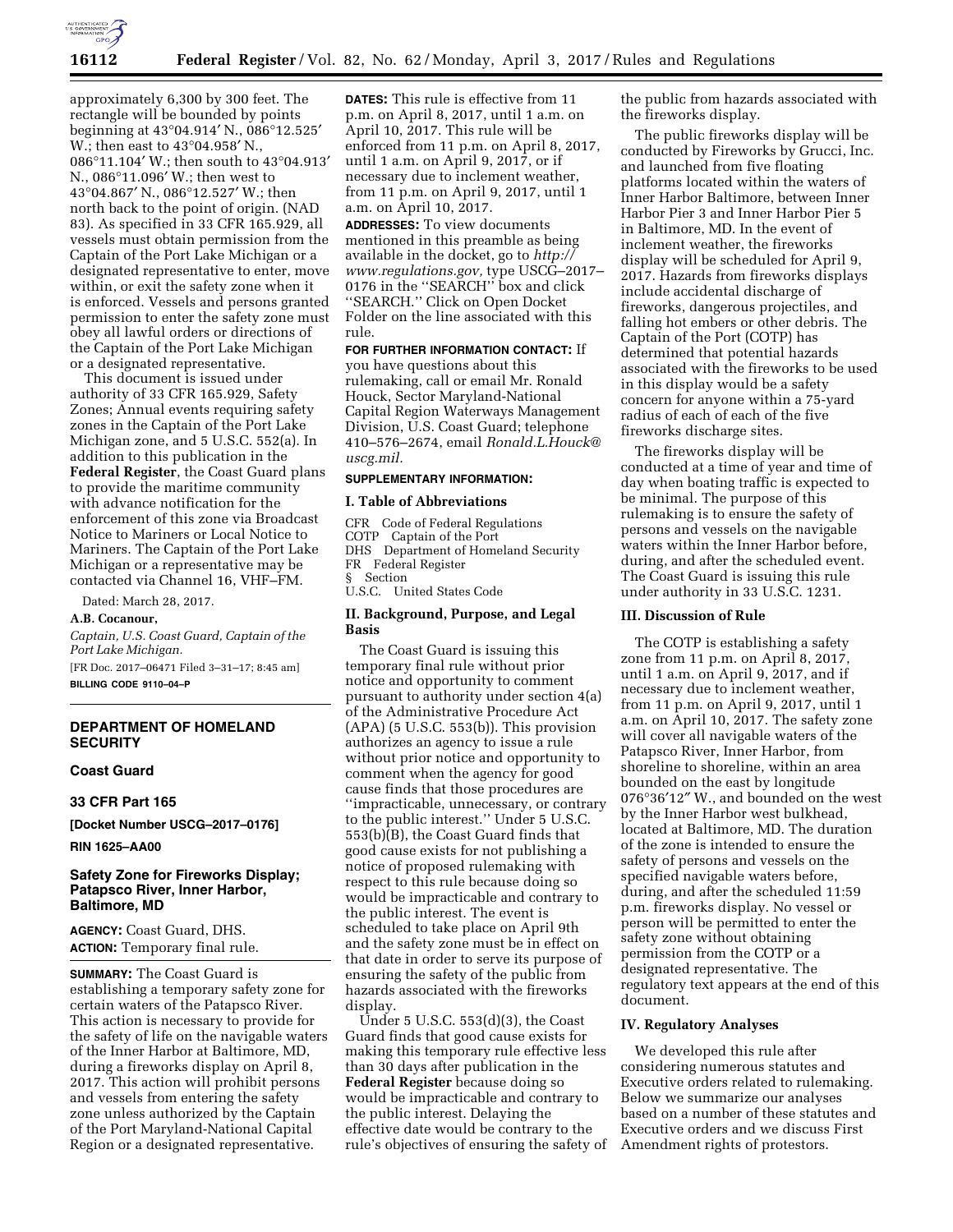### *A. Regulatory Planning and Review*

Executive Orders 12866 and 13563 direct agencies to assess the costs and benefits of available regulatory alternatives and, if regulation is necessary, to select regulatory approaches that maximize net benefits. Executive Order 13563 emphasizes the importance of quantifying both costs and benefits, of reducing costs, of harmonizing rules, and of promoting flexibility. This temporary final rule has not been designated a ''significant regulatory action,'' under Executive Order 12866. Accordingly, it has not been reviewed by the Office of Management and Budget.

This regulatory action determination is based on the size, location, duration, and time-of-day of the safety zone. In some cases vessel traffic may be able to safely transit around this safety zone which would impact a small designated area of Inner Harbor Baltimore for 2 hours during the evening when vessel traffic is normally low. The Coast Guard will issue a Broadcast Notice to Mariners via VHF–FM marine band channel 16 to provide information about the safety zone.

#### *B. Impact on Small Entities*

The Regulatory Flexibility Act of 1980, 5 U.S.C. 601–612, as amended, requires federal agencies to consider the potential impact of regulations on small entities during rulemaking. The term ''small entities'' comprises small businesses, not-for-profit organizations that are independently owned and operated and are not dominant in their fields, and governmental jurisdictions with populations of less than 50,000. The Coast Guard certifies under 5 U.S.C. 605(b) that this rule will not have a significant economic impact on a substantial number of small entities.

While some owners or operators of vessels intending to transit the safety zone may be small entities, for the reasons stated in section IV.A above, this rule will not have a significant economic impact on any vessel owner or operator.

Under section 213(a) of the Small Business Regulatory Enforcement Fairness Act of 1996 (Pub. L. 104–121), we want to assist small entities in understanding this rule. If the rule would affect your small business, organization, or governmental jurisdiction and you have questions concerning its provisions or options for compliance, please contact the person listed in the **FOR FURTHER INFORMATION CONTACT** section. The Coast Guard will not retaliate against small entities that

question or complain about this rule or any policy or action of the Coast Guard.

### *C. Collection of Information*

This rule will not call for a new collection of information under the Paperwork Reduction Act of 1995 (44 U.S.C. 3501–3520).

# *D. Federalism and Indian Tribal Governments*

A rule has implications for federalism under Executive Order 13132, Federalism, if it has a substantial direct effect on the States, on the relationship between the national government and the States, or on the distribution of power and responsibilities among the various levels of government. We have analyzed this rule under that Order and have determined that it is consistent with the fundamental federalism principles and preemption requirements described in Executive Order 13132.

Also, this rule does not have tribal implications under Executive Order 13175, Consultation and Coordination with Indian Tribal Governments, because it would not have a substantial direct effect on one or more Indian tribes, on the relationship between the Federal Government and Indian tribes, or on the distribution of power and responsibilities between the Federal Government and Indian tribes. If you believe this rule has implications for federalism or Indian tribes, please contact the person listed in the **FOR FURTHER INFORMATION CONTACT** section.

# *E. Unfunded Mandates Reform Act*

The Unfunded Mandates Reform Act of 1995 (2 U.S.C. 1531–1538) requires Federal agencies to assess the effects of their discretionary regulatory actions. In particular, the Act addresses actions that may result in the expenditure by a State, local, or tribal government, in the aggregate, or by the private sector of \$100,000,000 (adjusted for inflation) or more in any one year. Though this rule will not result in such an expenditure, we do discuss the effects of this rule elsewhere in this preamble.

#### *F. Environment*

We have analyzed this rule under Department of Homeland Security Management Directive 023–01 and Commandant Instruction M16475.lD, which guide the Coast Guard in complying with the National Environmental Policy Act of 1969 (42 U.S.C. 4321–4370f), and have made a preliminary determination that this action is one of a category of actions that do not individually or cumulatively have a significant effect on the human environment. This rule involves a safety

zone lasting 2 hours that would prohibit vessel movement within a portion of Baltimore's Inner Harbor. Normally such actions are categorically excluded from further review under paragraph 34(g) of figure 2–1 of Commandant Instruction M16475.lD. A preliminary environmental analysis checklist and Categorical Exclusion Determination are available in the docket where indicated under **ADDRESSES**. We seek any comments or information that may lead to the discovery of a significant environmental impact from this rule.

#### *G. Protest Activities*

The Coast Guard respects the First Amendment rights of protesters. Protesters are asked to contact the person listed in the **FOR FURTHER INFORMATION CONTACT** section to coordinate protest activities so that your message can be received without jeopardizing the safety or security of people, places, or vessels.

#### **List of Subjects in 33 CFR Part 165**

Harbors, Marine safety, Navigation (water), Reporting and recordkeeping requirements, Security measures, Waterways.

For the reasons discussed in the preamble, the Coast Guard amends 33 CFR part 165 as follows:

# **PART 165—REGULATED NAVIGATION AREAS AND LIMITED ACCESS AREAS**

■ 1. The authority citation for part 165 continues to read as follows:

**Authority:** 33 U.S.C. 1231; 50 U.S.C. 191; 33 CFR 1.05–1, 6.04–1, 6.04–6, and 160.5; Department of Homeland Security Delegation No. 0170.1.

■ 2. Add § 165.T05-0176 to read as follows:

### **§ 165.T05–0176 Safety Zone for Fireworks Display; Patapsco River, Inner Harbor, Baltimore, MD.**

(a) *Definitions.* As used in this section:

(1) *Captain of the Port Maryland-National Capital Region* means the Commander, U.S. Coast Guard Sector Maryland-National Capital Region.

(2) *Designated representative* means any Coast Guard commissioned, warrant, or petty officer who has been authorized by the Captain of the Port Maryland-National Capital Region to assist in enforcement of the safety zone described in paragraph (a) of this section.

(b) *Location.* The following area is a safety zone: All waters of the Patapsco River, Inner Harbor, from shoreline to shoreline, within an area bounded on the east by longitude 076°36′12″ W., and